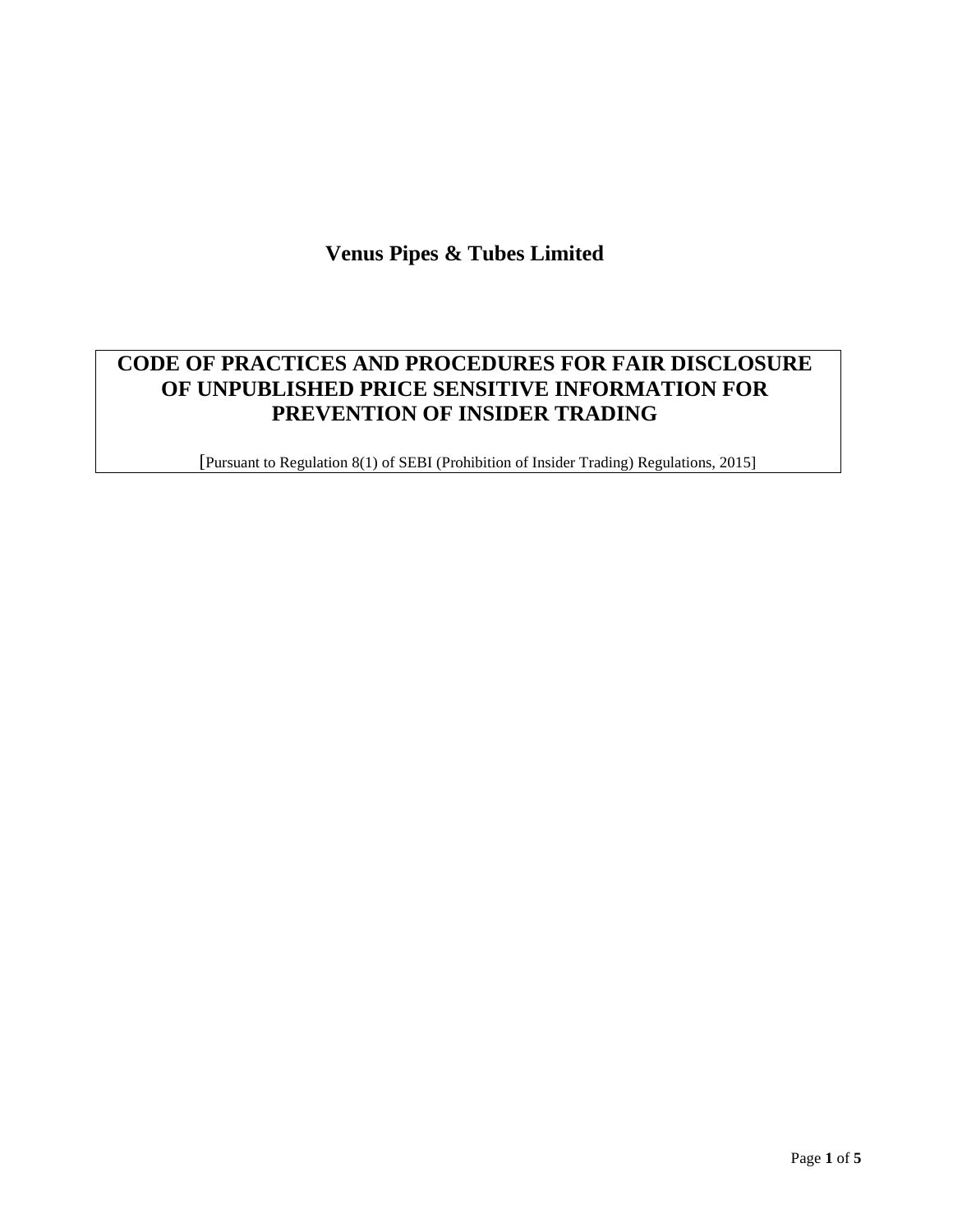## **CODE OF PRACTICES AND PROCEDURES FOR FAIR DISCLOSURE OF UNPUBLISHED PRICE SENSITIVE INFORMATION FOR PREVENTION OF INSIDER TRADING**

## **1. INTRODUCTION**

- 1.1 As per Regulation 8(1) of the Securities and Exchange Board of India ("**SEBI**") (Prohibition of Insider Trading) Regulations, 2015 as amended from time to time ("**Insider Trading Regulations**"), every company whose securities are listed on stock exchanges is required to formulate a framework and policy for fair disclosure of events and occurrences that could impact price discovery in the market for its securities. Further, while framing the policy the principles, such as equality of access to information, publication of policies such as those on dividend, inorganic growth pursuits, calls and meetings with analysts, and publication of transcripts of such calls and meetings shall be taken into consideration.
- 1.2 Pursuant to Regulation 8(1) of Insider Trading Regulation, the Board of Directors of Venus Pipes & Tubes Limited ("**Company**" or "**VENUS**") has formulated this Code of Practices and Procedures for Fair Disclosure of Unpublished Price Sensitive Information for Prevention of Insider Trading ("**Code**").
- 1.3 The Board of Directors of the Company, at its meeting held on October 21, 2021 approved the Code. The Code will be effective from the date of listing on stock exchange.

### **2. OVERSEEING AND COORDINATING DISCLOSURE:**

- 2.1 The Company designates Mr. Pavan Kumar Jain as the Chief Investor Relation Officer ("**CIRO**") who shall be responsible for ensuring timely and adequate disclosure of Unpublished Price Sensitive Information pursuant to the Code, as required under the Regulations.
- 2.2 The CIRO /Company shall ensure:
	- a) prompt public disclosure of unpublished price sensitive information that would impact price discovery no sooner than credible and concrete information comes into being in order to make such information generally available.
	- b) uniform and universal dissemination of unpublished price sensitive information to avoid selective disclosure.
	- c) prompt dissemination of unpublished price sensitive information that gets disclosed selectively, inadvertently or otherwise to make such information generally available.
	- d) Appropriate and fair response to queries on news reports and requests for verification of market rumours by regulatory authorities.
	- e) that information shared with analysts and research personnel is not unpublished price sensitive information
	- f) handling of all unpublished price sensitive information on a need-to-know basis.
- 2.3 The CIRO with the approval of the Director (Finance) shall be responsible for overseeing and co-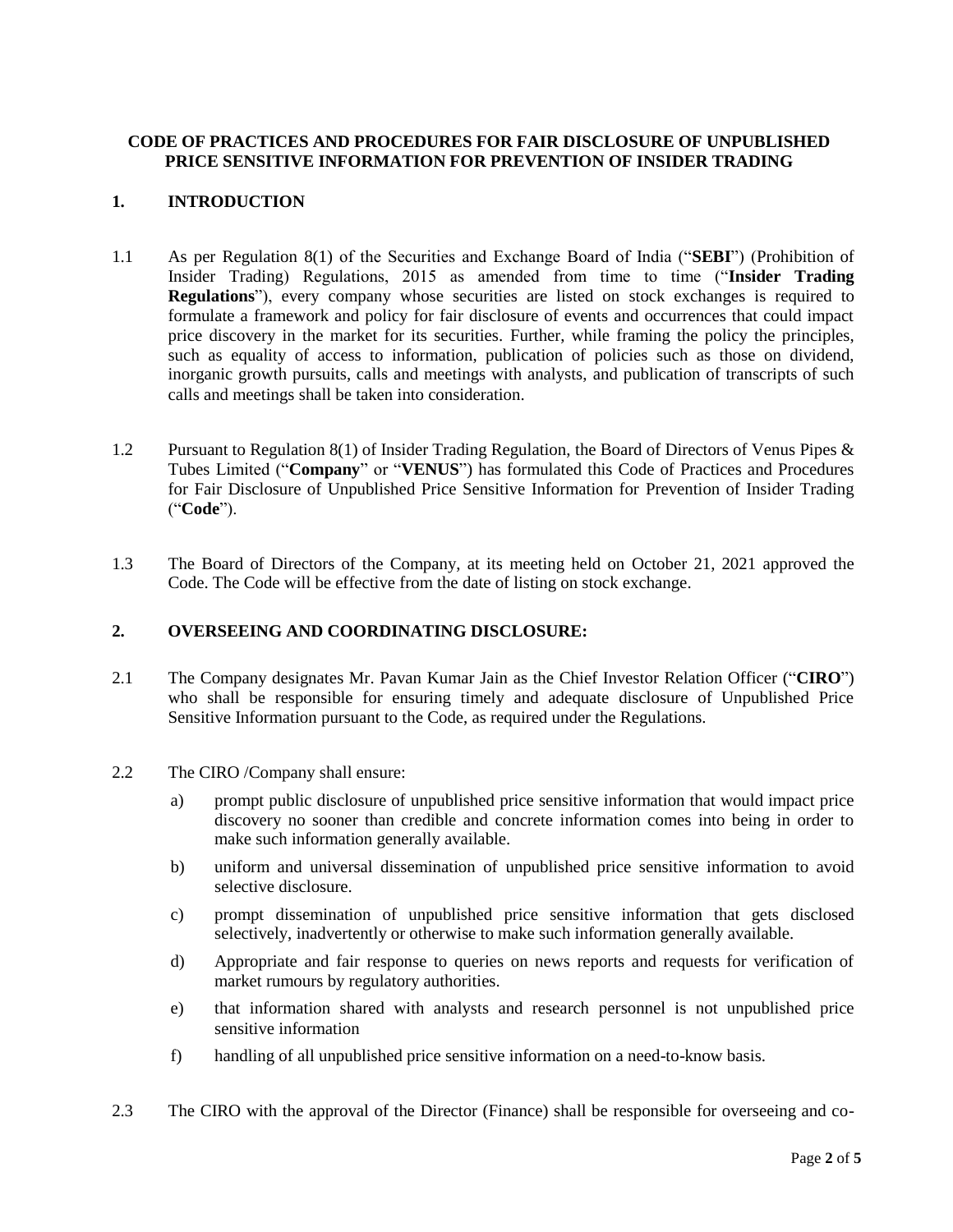ordinating disclosure of unpublished price sensitive information to the stock exchanges, analysts and shareholders. They will also be responsible for vetting the information released to media consistent with information displayed on stock exchanges.

- 2.4 Information disclosure/dissemination shall be approved in advance by Director (Finance).
- 2.5 If information is accidentally disclosed without prior approval, the person responsible may inform the CIRO immediately, even if the information is not considered price sensitive.

#### **3. RESPONDING TO MARKET RUMOURS:**

- 3.1 The CIRO shall respond to any queries or requests for verification of market rumours by stock exchanges. Employees of the Company shall not respond under any circumstances to enquiries from the stock exchanges, the media or others unless authorized to do so by the CIRO.
- 3.2 The CIRO shall be also responsible for deciding, in consultation with the Director (Finance) and/or the Chairman and Managing Director, if deemed necessary, as to the necessity of a public announcement for verifying or denying rumours and thereafter making appropriate disclosures.

### **4. TIMELY REPORTING OF SHAREHOLDINGS/ OWNERSHIP AND CHANGES IN OWNERSHIP:**

4.1 The Compliance Officer shall be responsible for ensuring that disclosures of shareholding/ownership of major shareholders and disclosure of changes in ownership as required under the stock exchange Listing Agreements and/or any rules/regulations made under the Securities and Exchange Board of India Act, 1992 are made in a timely and adequate manner. The Compliance Officer shall ensure that the Company complies with the disclosure requirements.

## **5. DISCLOSURE/ DISSEMINATION OF UNPUBLISHED PRICE SENSITIVE INFORMATION WITH SPECIAL REFERENCE TO ANALYSTS, INSTITUTIONAL INVESTORS:**

- 5.1 Other than the Directors no person, except those authorized by the CIRO shall disclose any information relating to the Company's securities to analysts/research persons and institutional investors. The Directors shall include the CIRO in handling unpublished price sensitive information.
- 5.2 All the Officers, other than the Designated Employees and Directors of the Company should follow the guidelines given hereunder while dealing with analysts and institutional investors: -

#### **(1) Sharing of non-public information:**

Directors/ other Officers authorized by the Director (Finance) shall provide only public information to the analysts/ research persons/ large investors like institutions. In case nonpublic information is proposed to be provided, the person proposing to do so shall provide such information in consultation with the CIRO in advance. The CIRO in such cases shall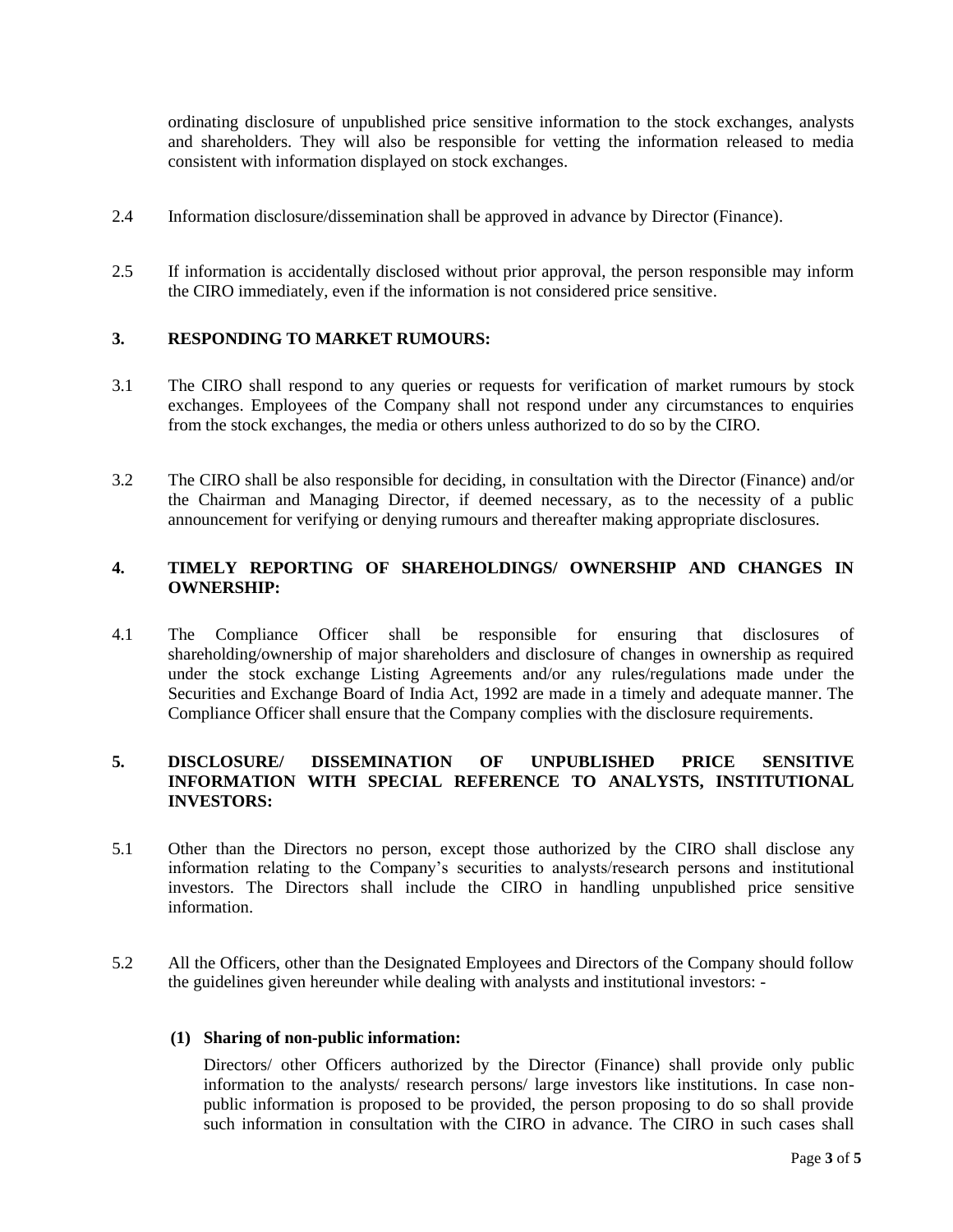ensure that the information provided to the analyst/research person/investor is simultaneously made public at the earliest.

#### **(2) Handling of unanticipated questions:**

The CIRO should tackle the unanticipated questions carefully. The unanticipated questions may be noted and a considered response be given later in consultation with the Director (Finance) and the Chairman and Managing Director. If the answer to any question requires dissemination of unpublished price sensitive information, the CIRO shall report the same to the Director (Finance) and Chairman and Managing Director and obtain necessary approval for its dissemination to the stock exchanges/public announcement through press. The CIRO after dissemination of such unpublished price sensitive information aforesaid, respond to such unanticipated questions.

The Directors/ employees shall take extreme care and caution when dealing with analysts' questions that raise issues outside the intended scope of discussion.

#### **(3) Recording of discussion:**

All the analyst, broker or institutional investor meetings shall be attended by the CIRO and another senior employee(s) of the Company as may be notified by the CIRO with the approval of the Director (Finance). All the discussion during quarterly con-calls will be recorded and transcripts will be placed on the website under the "Investor" page.

#### **(4) Simultaneous release of Information:**

Whenever the CIRO proposes to organize meetings with investment analysts/institutional investors, the Company shall make a press release or post relevant information on its website after every such meeting. The CIRO shall be responsible for vetting of the text of the information to be posted on the Company's web-site with the approval of the Director (Finance) and/ or the Chairman and Managing Director.

### **6. INSTITUTIONAL MECHANISM FOR PREVENTION OF INSIDER TRADING:**

6.1 The CIRO shall put in place adequate and effective system of internal controls to ensure compliance with the requirements of the Insider Trading Regulations and this Code to prevent insider trading.

## **7. WHISTLE BLOWER MECHANISM TO REPORT ANY LEAK OF UNPUBLISHED PRICE SENSITIVE INFORMATION:**

7.1 In case any employee suspects any leak of unpublished price sensitive information, he may immediately blow the whistle and address the instance to the Chairman and Managing Director of the Company or in exceptional cases i.e. in respect of complaint against officer of [E-9] grade to the Chairperson of the Audit Committee, by an email or sealed envelope.

#### **8. MEDIUM OF DISCLOSURE/ DISSEMINATION:**